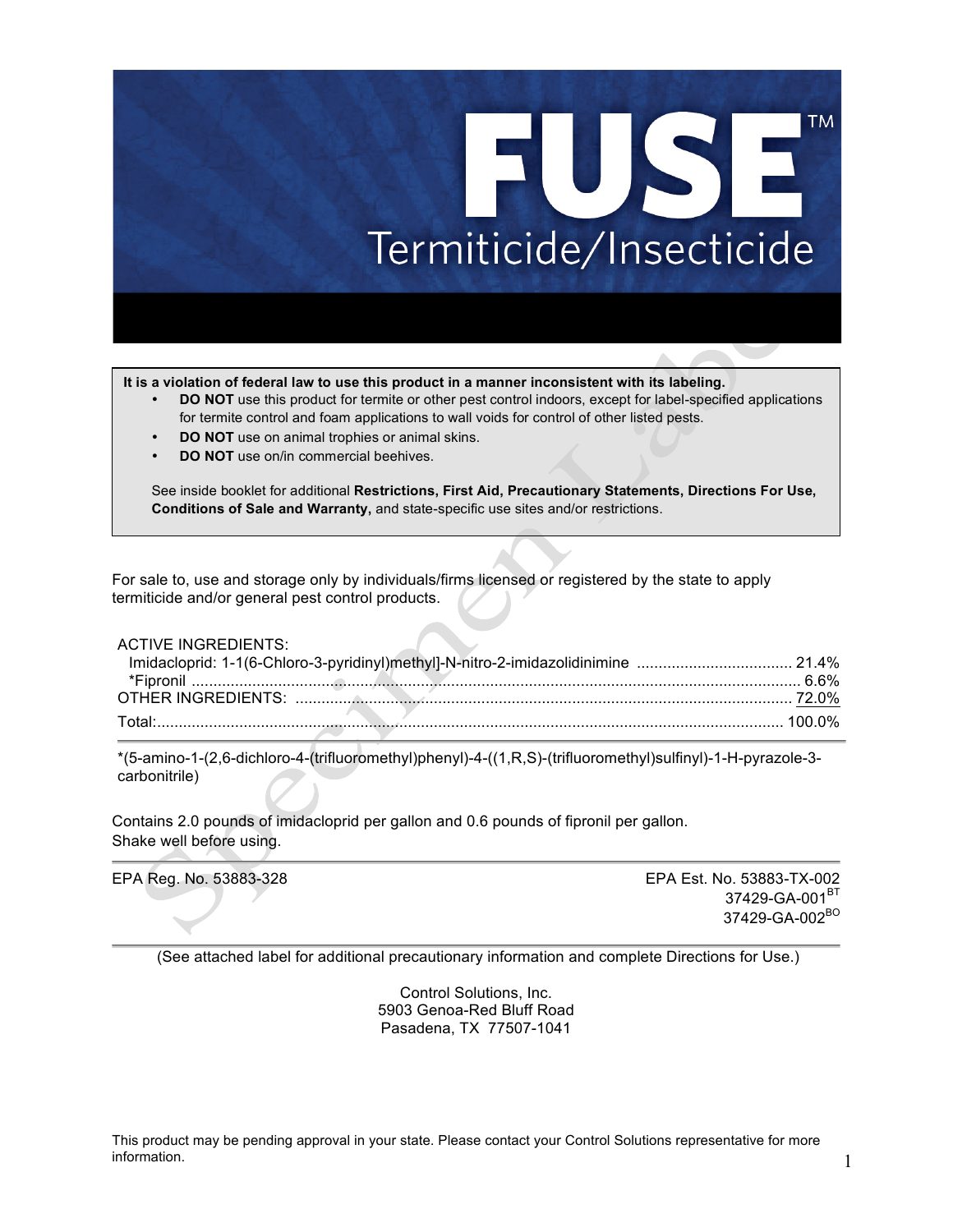#### **KEEP OUT OF REACH OF CHILDREN CAUTION/PRECAUCIÓN**

PRECAUCIÓN AL USUARIO: Si usted no puede leer o entender inglés, no use este producto hasta que la etiqueta le haya sido explicada ampliamente.

(TO THE USER: If you cannot read or understand English, do not use this product until the label has been fully explained to you.)

| <b>FIRST AID</b> |                                                                                                           |  |
|------------------|-----------------------------------------------------------------------------------------------------------|--|
|                  | Have the product container or label with you when calling a poison control center or doctor, or going for |  |
| treatment.       |                                                                                                           |  |
| If swallowed:    | Call a Poison Control Center or doctor immediately for treatment advice.<br>٠                             |  |
|                  | Have person sip a glass of water if able to swallow.                                                      |  |
|                  | Do not induce vomiting unless told to do so by a poison control center or                                 |  |
|                  | doctor.                                                                                                   |  |
|                  | Do not give anything by mouth to an unconscious person.<br>٠                                              |  |
| If on skin or    | Take off contaminated clothing.<br>٠                                                                      |  |
| clothing:        | Rinse skin immediately with plenty of water for 15-20 minutes.                                            |  |
|                  | Call a poison control center or doctor for treatment advice.<br>٠                                         |  |
| If inhaled:      | Move person to fresh air.<br>٠                                                                            |  |
|                  | If person is not breathing, call 911 or an ambulance, then give artificial<br>٠                           |  |
|                  | respiration, preferably by mouth-to-mouth, if possible.                                                   |  |
|                  | Call a poison control center or doctor for treatment advice.<br>٠                                         |  |
| If in eyes:      | Hold eye open and rinse slowly and gently with water for 15-20 minutes.<br>٠                              |  |
|                  | Remove contact lenses, if present, after the first 5 minutes, then continue                               |  |
|                  | rinsing eye.                                                                                              |  |
|                  | Call a poison control center or doctor for treatment advice.                                              |  |
|                  | Note to Physician: There is no specific antidote. All treatment should be based on observed signs and     |  |

symptoms of distress in the patient. Overexposure to materials other than this product may have occurred. In severe cases of overexposure by oral ingestion, lethargy, muscle tremors, and in extreme cases, possibly convulsions may occur.

**Have the product container or label with you when calling a poison control center or doctor, or going for treatment. You may also contact SafetyCall® (866) 897-8050 for emergency medical treatment information.**

# **PRECAUTIONARY STATEMENTS HAZARDS TO HUMANS AND DOMESTIC ANIMALS**

**CAUTION:** Harmful if swallowed, absorbed through skin or inhaled. Do not get in eyes, on skin or on clothing. Do not breathe spray mist. Wash thoroughly with soap and water after handling and before eating, drinking, chewing gum, or using tobacco. Remove and wash contaminated clothing before reuse.

# **Personal Protective Equipment (PPE):**

Applicators and other handlers (mixers and loaders) must wear:

- Long-sleeved shirt and long pants.
- Chemical-resistant gloves made of any waterproof material such as barrier laminate, butyl rubber, nitrile rubber, neoprene rubber, natural rubber, polyvinylchloride (PVC) or viton.
- Shoes plus socks.

In addition: All pesticide handlers must wear a dust/mist filtering respirator (MSHA/NIOSH approval number prefix TC-21C), or a NIOSH approved respirator with any N, R, P or HE filter, when working in a non-ventilated space, including but not limited to crawl-spaces and basements. All pesticide handlers must wear protective eyewear (goggles, a face shield, or safety glasses with front, brow, and temple protection) when working in a non-ventilated space, including but not limited to crawl-spaces and basements or when applying termiticide by rodding or sub-slab injection.

Follow manufacturer's instructions for cleaning/maintaining PPE. If no such instructions for washables, use detergent and hot water. Keep and wash PPE separately from other laundry.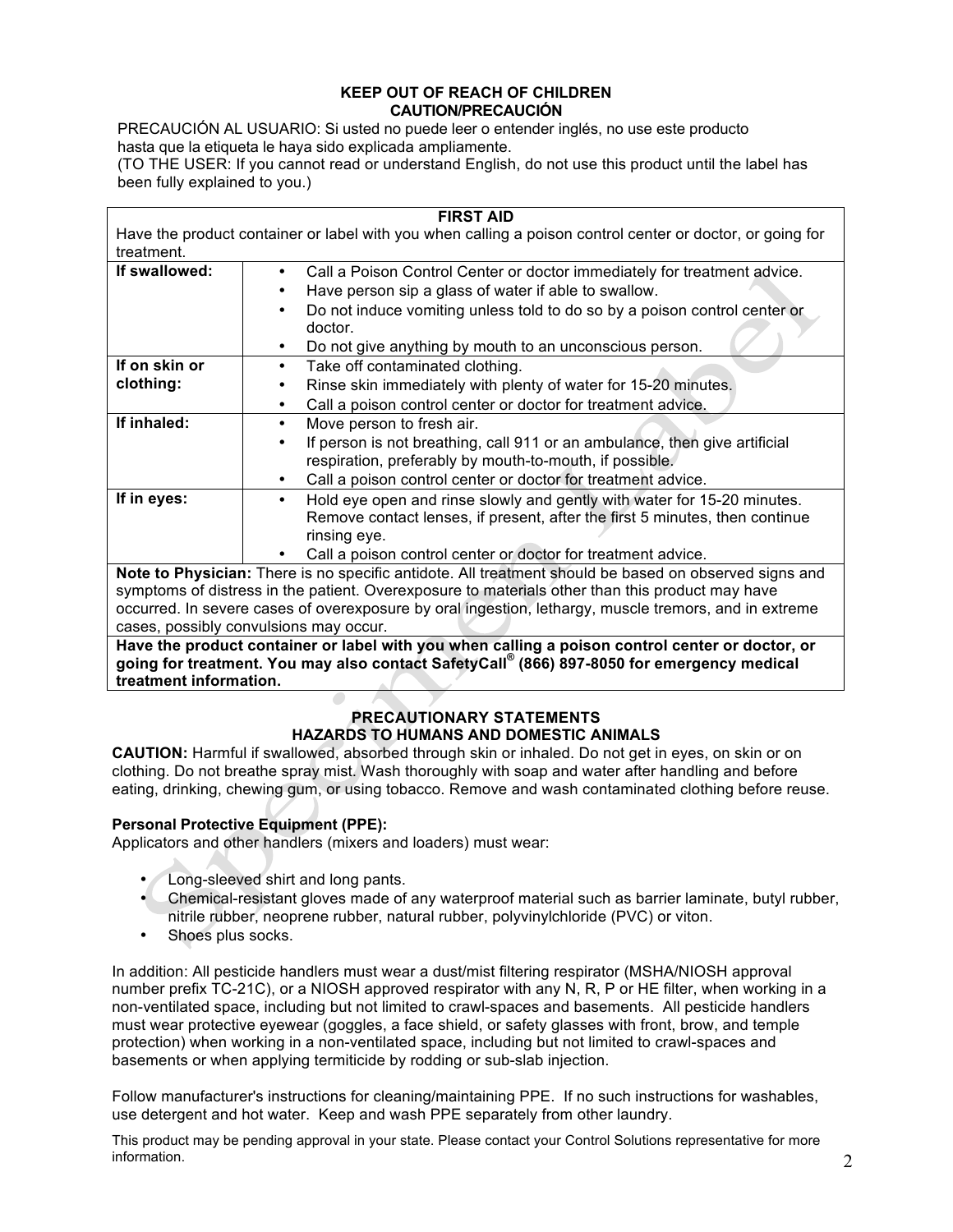# **USER SAFETY RECOMMENDATIONS**

#### **User must:**

- Wash thoroughly with soap and water after handling and before eating, drinking, chewing gum, using tobacco, or using the toilet.
- Remove and wash contaminated clothing before reuse. Then wash body thoroughly with soap and water and put on clean clothing.
- Remove PPE immediately after handling this product. Wash outside of gloves before removing.

## **ENVIRONMENTAL HAZARDS**

This product is toxic to birds and fish and highly toxic to aquatic invertebrates. Do not apply directly to water, to areas where surface water is present or to intertidal areas below the mean high water mark. Runoff from treated areas may be hazardous to aquatic organisms in neighboring areas. Do not contaminate water when disposing of equipment washwaters.

This product is highly toxic to bees exposed to direct treatment or residues on blooming crops/plants or weeds. Do not apply this product or allow it to drift to blooming crops/plants or weeds if bees are foraging in the treatment area.

This chemical demonstrates the properties and characteristics associated with chemicals detected in groundwater. The use of this chemical in areas where soils are permeable, particularly where the water table is shallow, may result in groundwater contamination.

Apply this product only as specified on this label. Extreme care must be taken to avoid runoff. Apply only to soil or other fill substrate that will accept the solution at the specified rate. Do not treat soil that is watersaturated or frozen or in any conditions where run-off or movement from the treatment area (site) is likely to occur.

# **DIRECTIONS FOR USE**

It is a violation of Federal law to use this product in a manner inconsistent with its labeling.

Read entire label before using this product.

Do not apply this product in a way that will contact workers or other persons, either directly or through drift. Only protected handlers may be in the area during application. For any requirements specific to your State or Tribe, consult the agency responsible for pesticide regulation.

# **APPLICATION AS A TERMITICIDE**

FUSE™ may be used in and along the outside perimeter of structures and building construction to prevent and control termite infestations.

#### **USE INSTRUCTIONS**

For subterranean termite control, specific treatment recommendations may differ due to regulations, treatment procedures, soil types, construction practices and other factors. The purpose of chemical soil treatment for termite control is to establish a continuous treated zone (horizontal and/or vertical) between the wood and other cellulose material in the structure and the termite colonies in the soil. Follow all federal, state, and local regulations and treatment standards for protection of a structure from termites. The establishment of an aerial or above ground colony may require additional treatments to control the termites, as well as landscape modifications, and/or structural repairs to deny termites of a moisture source. Use a 0.067% to 0.13% dilution based on current recommendations. For a typical control situation, a 0.067% dilution is used. A 0.13% dilution may be used when a severe or persistent infestation exists.

When treating adjacent to an existing structure, the applicator must check the area to be treated,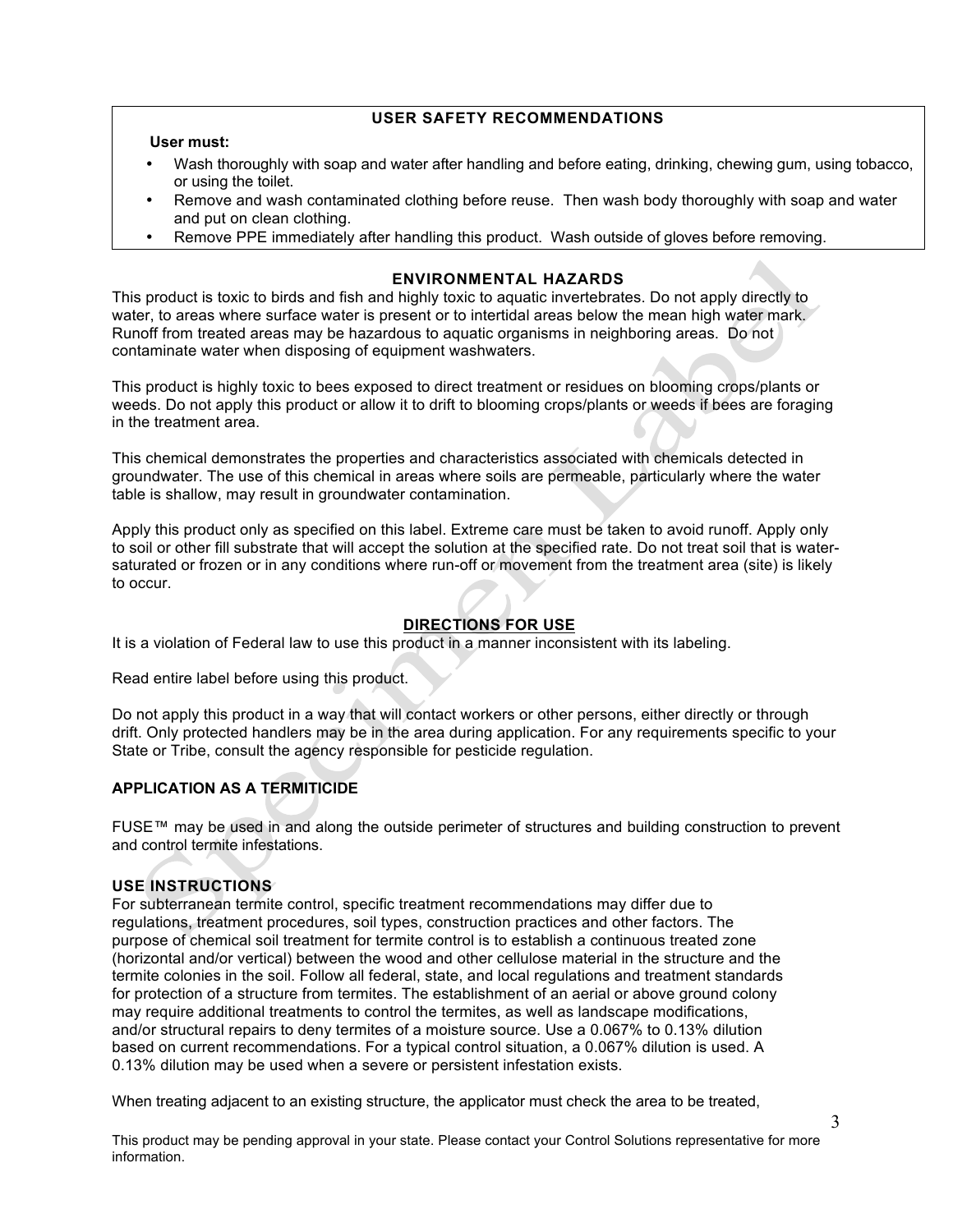and immediately adjacent areas of the structure, for visible and accessible cracks and holes to prevent any leaks or significant exposures to persons occupying the structure. People present or residing in the structure during application must be advised to remove their pets and themselves from the structure if they see any signs of leakage. After application, the applicator is required to check for leaks. All leaks resulting in the deposition of termiticide in locations other than those prescribed on this label must be cleaned up prior to leaving the application site. Do not allow people or pets to contact contaminated areas or to reoccupy contaminated areas of the structure until the clean-up is completed.

Structures that contain wells or cisterns within the foundation of the structure can only be treated using the treated backfill method described in the treatment around wells and cisterns section *of* this label. Consult state and local specifications for recommended distances of wells from treated area, or if such regulations do not exist, refer to Federal Housing Administration Specifications (H.U.D.) for guidance.

# **MIXING:** Refer to **MIXING TABLE** for correct amount of FUSE™ to be used.

Follow this procedure for mixing the termiticide dilution:

- 1. Fill tank to 1/3 full.
- 2. If using large sprayer, start pump to begin bypass agitation and place end of treating tool in tank to allow circulation through hose.
- 3. Add appropriate amount of FUSE™.
- 4. Add remaining amount of water.
- 5. Let pump run and allow recirculation through the hose for 2 to 3 minutes or until the product is completely dispersed.

| <b>MIXING TABLE FOR FUSE™</b> |                      |                        |
|-------------------------------|----------------------|------------------------|
| <b>DILUTION CONCENTRATE</b>   | <b>GALLONS WATER</b> | <b>AMOUNT OF FUSE™</b> |
| 0.067%                        | 100                  | 27.5 fl. oz.           |
|                               | 50                   | 13.8 fl. oz.           |
|                               | 25                   | 6.9 fl. oz.            |
|                               |                      | $0.3$ fl. oz.          |
| 0.13%                         | 100                  | 55 fl. oz.             |
|                               | 50                   | 27.5 fl. oz.           |
|                               | 25                   | 13.8 fl. oz.           |
|                               |                      | $0.6$ fl. oz.          |
|                               |                      |                        |

| <b>MIXING TABLE FOR FUSE™</b> |                      |                        |
|-------------------------------|----------------------|------------------------|
| <b>DILUTION CONCENTRATE</b>   | <b>GALLONS WATER</b> | <b>AMOUNT OF FUSE™</b> |
| $0.067\%$                     | 10                   | 2.8 fl. oz.            |
|                               | 5                    | 1.4 fl. oz.            |
|                               | 2                    | $0.6$ fl. oz.          |
|                               |                      | $0.3$ fl. oz.          |
| 0.13%                         | 10                   | 5.6 fl. oz.            |
|                               | 5                    | 2.8 fl. oz.            |
|                               | 2                    | 1.2 fl. oz.            |
|                               |                      | $0.6$ fl. oz.          |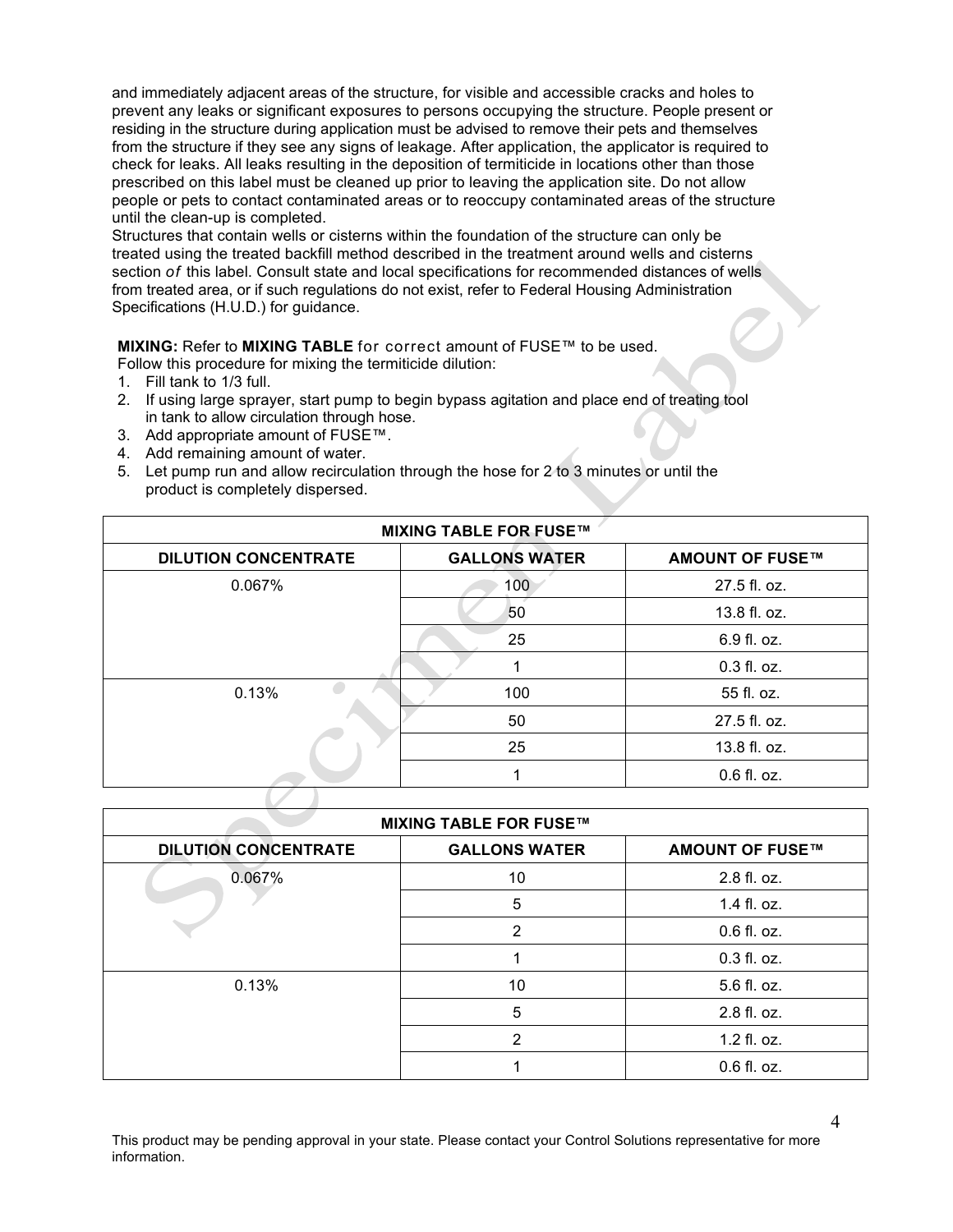**IN-LINE INJECTION:** Use the table below to mix the appropriate amount of FUSE™ for the desired injection volume of finished dilution.

| <b>MIXING TABLE - INJECTOR</b> |                      |  |
|--------------------------------|----------------------|--|
| <b>INJECTOR VOLUME</b>         | <b>CONCENTRATION</b> |  |
| $0.3$ fl. oz./gal              | $0.067\%$            |  |
| $0.6$ fl. oz./gal              | 0.13%                |  |

CONVERSION KEY: 128 fl. oz. = 1 gal; 16 fl. oz. = 1 pint; 8 pints = 1 gal; 1 fl. oz. = 29.5 mL

# **APPLICATION VOLUME**

To provide maximum control and protection against termite infestation, apply the specified volume of the finished water solution and active ingredients as set forth in the directions for use section of this label. If soil will not accept the labeled application volume, the volume may be reduced provided there is a corresponding increase in concentration so that the amount of active ingredients applied to the soil remains the same.

**Note:** Large reductions of application volume reduce the ability to obtain a continuous barrier. Variance is allowed when volume and concentration are consistent with label directed rates and a continuous barrier can still be achieved.

## **PRE-CONSTRUCTION TREATMENT**

Do not apply at a lower dosage and/or concentration than specified on this label for application prior to installation of the finished grade.

Prior to each application, applicators must notify the general contractor, construction superintendent, or similar responsible party, of the intended termiticide application and intended sites of application and instruct the responsible person to notify construction workers and other individuals to leave the area to be treated during application and until the termiticide is absorbed into the soil.

**CONCRETE SLAB-ON-GROUND OR BASEMENTS:** Apply an overall treatment to the entire surface of soil or other substrate to be covered by the slab including areas to be under carports, porches, basement floor and entrance platforms. Apply at the rate of 1 gallon of solution to accurately and uniformly cover 10 square feet. If fill under slab is gravel or other coarse aggregate, apply at the rate of 1.5 gallons or sufficient volume of solution, to accurately and uniformly cover 10 square feet. In addition, apply 4 gallons of solution (see **APPLICATION VOLUME**) per 10 linear feet to provide a uniform treated zone in soil at critical areas such as along the inside of foundation walls, and around plumbing, bath traps, utility services, and other features that will penetrate the slab.

After completion of grading, make an application by trenching or trenching and rodding around the slab or foundation perimeter. Rodding may be done from the bottom of a shallow trench. When rodding, rod holes must be spaced in a manner that will allow for a continuous treated zone, not to exceed 12 inches, to be deposited along the treated area. Rod holes must not extend below the footing. Apply 4 gallons of solution (see **APPLICATION VOLUME**) per 10 linear feet, per foot of depth to provide a uniform treated zone. When trenching, the trench along the outside foundation must be about 6 inches in width and 6 inches in depth. Use a low pressure spray (not to exceed 25 PSI at the treatment tool when the valve is open) to treat soil which will be placed in the trench after rodding. Mix the spray solution with soil as it is being placed in the trench. When treating voids in hollow masonry units, use 2 gallons of solution per 10 linear feet of wall. Apply solution so it will reach the footing by injecting into the lower areas of the wall, just above the floor or footing.

When treating foundations deeper than 4 feet, apply the termiticide as the backfill is being replaced or if the construction contractor fails to notify the applicator to permit this, treat the foundation to a minimum depth of 4 feet after the backfill has been installed. The applicator must trench and rod into the trench or trench along the foundation walls and around pillars and other foundation elements, at the rate prescribed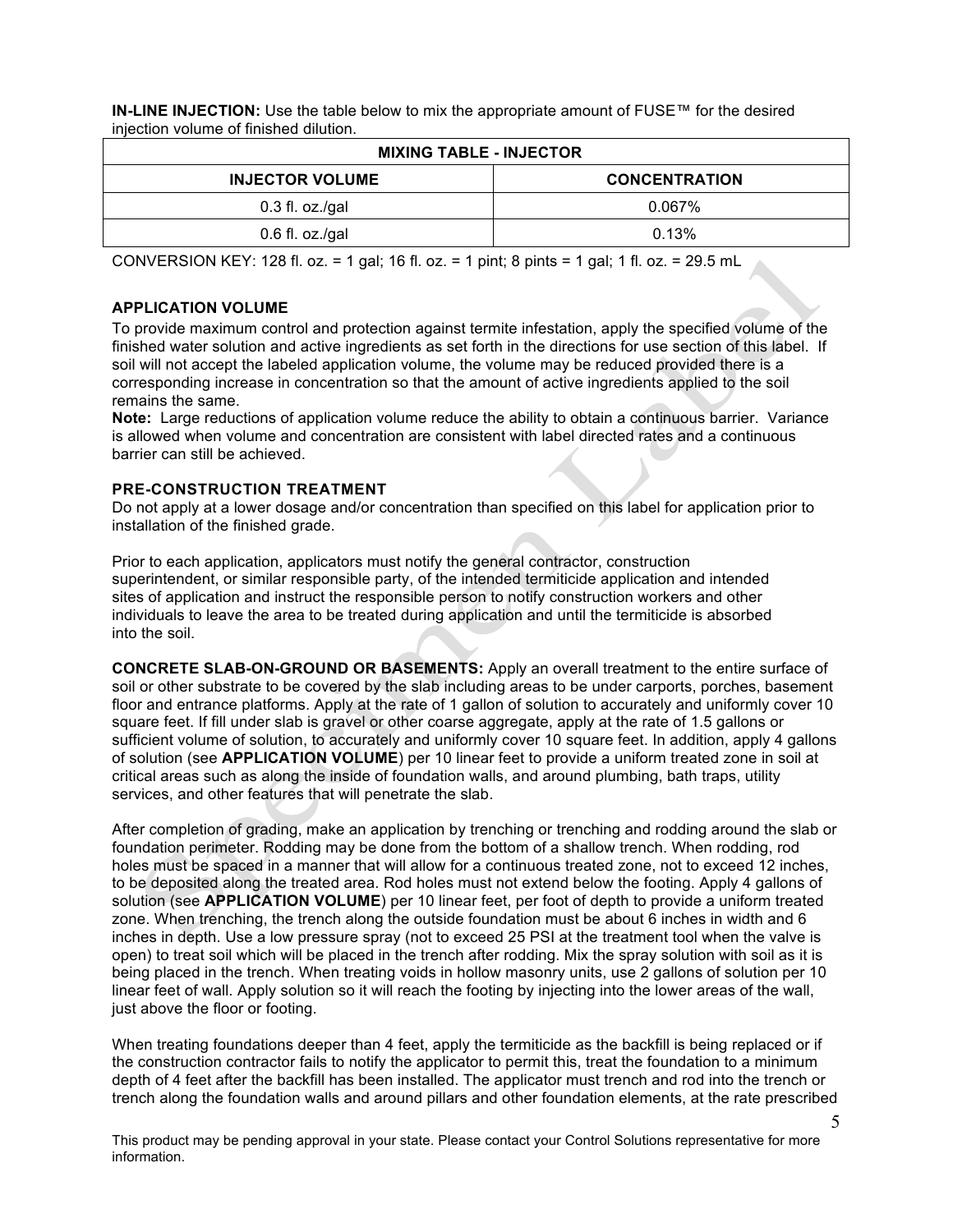from grade to a minimum depth of 4 feet. When the top of the footing is exposed, the applicator must treat the soil adjacent to the footing to a depth not to exceed the bottom of the footing. Do not treat structures below the footing.

Rodding in trench followed by flooding of trench and treatment of backfill may provide a better opportunity to achieve a continuous treated zone than using soil rodding alone to establish a vertical treated zone.

**CRAWL SPACES:** Application must be made by trenching or trenching and rodding downward along the inside and outside of foundation walls, around piers, interior supports in contact with the soil, plumbing, and utility services. Apply 4 gallons of solution (see **APPLICATION VOLUME**) per 10 linear feet, per foot of depth to provide a uniform treated zone. Rodding may be done from the bottom of a shallow trench to top of the footing or a minimum of 4 feet. When rodding, rod holes must be spaced in a manner that will allow for a continuous treated zone to be deposited along the treated area. Rod holes must not extend below the footing. When trenching, the trench must be about 6 inches wide and 6 inches deep. Use a low pressure spray to treat soil which will be placed in the trench, mixing the spray solution with soil as it is being placed in the trench.

**HOLLOW BLOCK FOUNDATIONS OR VOIDS:** Hollow block foundations or voids in masonry resting on the footing may be treated to provide a continuous treated zone in the voids at the footing. Apply 2 gallons of solution per 10 linear feet to the lower part of the void so that it reaches the top of the footing or soil.

Treatment of voids in block or rubble foundation walls must be closely examined. Applicators must inspect areas of possible runoff as a precaution against application leakage in the treated areas. Some areas may not be treatable or may require mechanical alteration prior to treatment.

All leaks resulting in the deposition of termiticide in locations other than those prescribed on this label must be cleaned up prior to leaving the application site (refer to **PRECAUTIONARY STATEMENTS**). Do not allow people or pets to contact or to reoccupy the contaminated areas of the structure until the cleanup is completed.

# **POST-CONSTRUCTION TREATMENT**

**CONCRETE SLAB-ON-GROUND:** To apply a treatment under the slab, including attached porches, carports, entrance platforms, garages and similar slab structures, it may be necessary to drill through the slab or exterior foundation. Drill holes must be spaced in a manner that will allow for application of a continuous treated zone. Treat all existing cracks and old construction or expansion joints. Also, treat around bath traps, plumbing and utility services which penetrate the slab. Apply 4 gallons of solution (see **APPLICATION VOLUME**) per 10 linear feet per foot of depth to provide a uniform treated zone. DO NOT MAKE TREATMENT UNTIL LOCATION OF HEAT OR AIR CONDITIONING DUCTS AND VENTS ARE KNOWN AND IDENTIFIED. USE EXTREME CAUTION TO AVOID CONTAMINATION OF DUCTS AND VENTS. Plug and fill all drilled holes in commonly occupied areas with a suitable sealant. Plugs must be of non-cellulose material or covered by an impervious, non-cellulose material.

Apply by trenching or trenching and rodding around the outside of the foundation wall. Apply 4 gallons of solution (see **APPLICATION VOLUME**) per 10 linear feet per foot of depth to provide a uniform treated zone. When trenching, the trench along the outside foundation must be about 6 inches wide and 6 inches deep. Use a low pressure spray to treat soil as it is being placed in the trench.

Rodding can be done from the bottom of a shallow trench. When rodding, rod holes must be spaced in a manner that will allow for a continuous treated zone, not to exceed 12 inches, to be deposited along the treated area. Rod hole depth must not extend below the footing.

**BATH TRAPS:** Exposed soil or soil covered with tar or a similar type sealant beneath and around plumbing and/or drain pipe entry areas must be treated with 3 gallons of solution per square foot. An access door or inspection vent must be cut and installed, if not already present. After inspection and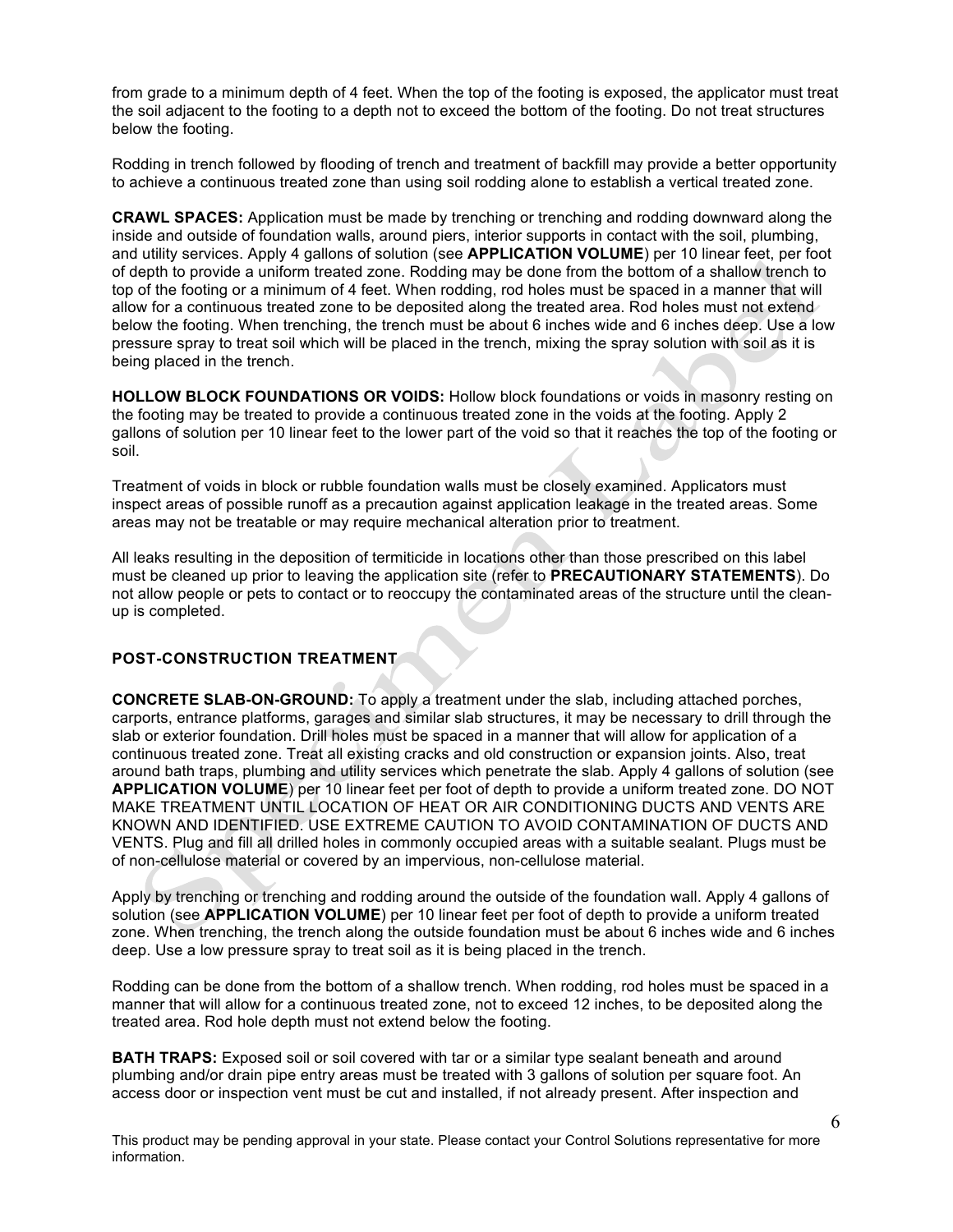removal of any wood or cellulose debris, the soil can be treated by rodding or drenching the soil.

**CRAWL SPACES:** When there is insufficient clearance between floor joists and ground surfaces to allow applicator access, excavate, if possible, and treat according to crawl spaces (refer to **PRE-CONSTRUCTION TREATMENT**). If unable to excavate, crawl space soil and wood treatment may be used to prevent surface access by termites. Apply 1 gallon of solution (see **APPLICATION VOLUME**) per 10 square feet to provide a uniform treated zone. Use a very coarse spray at a pressure not exceeding 25 PSI at the treatment tool when the valve is open.

Where a crawl space cannot be reached with the application wand, use extension wands or other suitable equipment to apply a coarse spray on the soil, wood and structural members contacting the soil at the above rates. Do not apply to inaccessible crawl space areas using pressures greater than 25 PSI at the treatment tool when the valve is open.

Treatment may also be made by drilling through the foundation wall or through the floor above and treating the soil perimeter at a rate of 1 gallon of solution per 10 square feet. Drill spacing must be at intervals not to exceed 16 inches. Many states have smaller intervals so check state regulations which may apply.

To prevent subterranean termites from constructing mudtubes between soil and crawl space wood members above, an overall soil treatment of this product may be applied. Remove all cellulose debris before application. Apply 1 gallon of solution (see **APPLICATION VOLUME**) per 10 square feet to provide a uniform treated zone.

**SHALLOW FOUNDATIONS:** For shallow foundations, one foot or less in depth, dig a narrow trench approximately 6 inches wide and deep along the outside and inside of the foundation walls, being careful not to dig below the bottom of the footings. For foundations with exposed footings, dig a trench alongside the footing taking care not to undermine the footing. Apply 4 gallons of solution (see **APPLICATION VOLUME**) per 10 linear feet to the top of footer to provide a uniform treated zone. The dilution must be applied to the trench and mixed with the soil as it is placed in the trench.

**BASEMENTS - OUTSIDE PERIMETER:** Along the outside of the exterior walls, an application must be made by trenching or rodding within the trench. Rodding depth must be to the top of the footer, or to a minimum of 4 feet or according to state or local regulations, when rodding through a trench, dig a narrow trench about 6 inches wide and 6 inches deep. Apply 4 gallons of solution (see **APPLICATION VOLUME**) per 10 linear feet, per foot of depth to provide a uniform treated zone by rodding through the trench. Use a low pressure spray to treat soil which will be placed into the trench after rodding. Mix spray solution with the soil as it is being placed in the trench.

**BASEMENTS - INSIDE PERIMETER:** If necessary, treat by drilling along the perimeter of the interior walls. Applications also may be necessary around sewer pipes, floor drains, conduits, expansion joints or any cracks or holes in the basement floor. Apply 4 gallons of solution (see **APPLICATION VOLUME**) per 10 linear feet to provide a uniform treated zone.

Drill holes must be spaced in a manner that will allow for application of a continuous treated zone. Plug and fill all drill holes in commonly occupied areas of the building with a suitable sealant. Plugs must be of non-cellulose material or covered by an impervious, non-cellulose material.

**HOLLOW BLOCK FOUNDATION OR VOIDS:** Hollow block foundations or voids in masonry resting on the footing may be treated to provide a continuous treated zone in the voids at the footing. Apply 2 gallons of solution per 10 linear feet to the lower part of the void so that it reaches the top of the footing or soil, drill spacing must be at intervals not to exceed 16 inches. Many states have smaller intervals so check state regulations which may apply.

Treatment of voids in block or rubble foundation walls must be closely examined. Applicators must inspect areas of possible runoff as a precaution against application leakage in the treated areas. Some areas may not be treatable or may require mechanical alteration prior to treatment.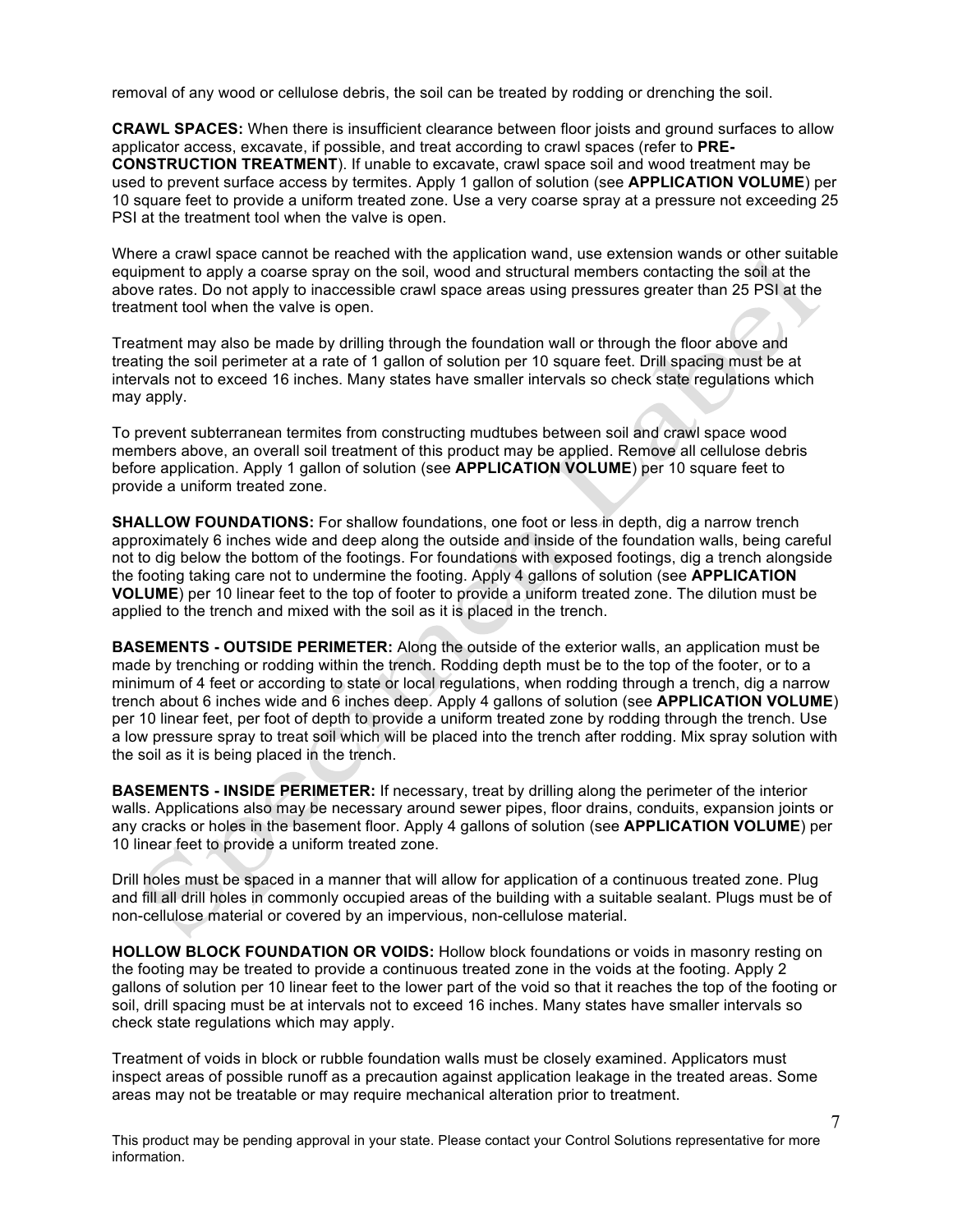All leaks resulting in the deposition of termiticide in locations other than those prescribed on this label must be cleaned up prior to leaving the application site (refer to **PRECAUTIONARY STATEMENTS**). Do not allow people or pets to contact or to reoccupy the contaminated areas of the structure until the cleanup is completed.

**PLENUMS:** For plenum-type structures which use a sealed underfloor space to circulate heated and/or cooled air throughout the structure, apply the dilution at the rate of 4 gallons of solution (see **APPLICATION VOLUME**) per 10 linear feet, per foot of depth of soil to provide a uniform treated zone adjacent to both sides of foundation walls, supporting piers, plumbing and conduits. Treat soil by trenching to a depth of 6 inches or trenching and rodding (where conditions permit) or to the top of the footing. When conditions will not permit trenching or rodding, a surface application adjacent to interior foundation walls may be made, but the treated strip shall not exceed a width of 18 inches, horizontally, from the foundation walls, piers or pipes. The surface application will be made at a rate of 1.5 gallons of solution per 10 square feet as a very coarse spray under low pressure (not to exceed 25 PSI when measured at the treating tool when valve is on).

When treating plenums, turn off the air circulation system of the structure until application has been completed and all termiticide has been absorbed by the soil.

**TREATMENT AROUND WELLS OR CISTERNS:** Do not contaminate wells or cisterns.

**Structures With Wells/Cisterns Inside Foundations:** Structures that contain wells or cisterns within the foundation of a structure can only be treated using the following techniques:

1. Do not apply within 5 feet of any well or cistern by rodding and/or trenching or by the backfill method. Treat soil between 5 and 10 feet from the well or cistern by the backfill method only. Treatment of soil adjacent to water pipes within 3 feet of grade must only be done by the backfill method.

a) Trench and remove soil to be treated onto heavy plastic sheeting or similar material or into a wheelbarrow.

b) Treat the soil at the rate of 4 gallons of solution per 10 linear feet per foot of depth of the trench, or 1 gallon per 1.0 cubic feet of soil. Mix thoroughly into the soil taking care to contain the liquid and prevent runoff or spillage.

c) After the treated soil has absorbed the solution, replace the soil into the trench.

2. Treat infested and/or damaged wood in place using an injection technique such as described in the **CONTROL OF WOOD INFESTING PESTS** section of this label.

**Structures With Adjacent Wells/Cisterns and/or Other Water Bodies:** Applicators must inspect all structures with nearby water sources such as wells, cisterns, surface ponds, streams, and other bodies of water and evaluate, at a minimum, the treatment recommendations listed below prior to making an application.<br>1. Pric

- 1. Prior to treatment, if feasible, expose the water pipes coming from the well to the structure, if the pipes enter the structure within 3 feet of grade.
- 2. Prior to treatment applicators are advised to take precautions to limit the risk of applying the termiticide into subsurface drains that could empty into any bodies of water. These precautions include evaluating whether application of the termiticide to the top of the footer may result in contamination of the subsurface drain. Factors such as depth to the drain system and soil type and degree of compaction must be taken into account in determining the depth of treatment.
- 3. When appropriate (i.e., on the water side of the structure), the treated backfill technique (described above) can also be used to minimize off-site movement of termiticide.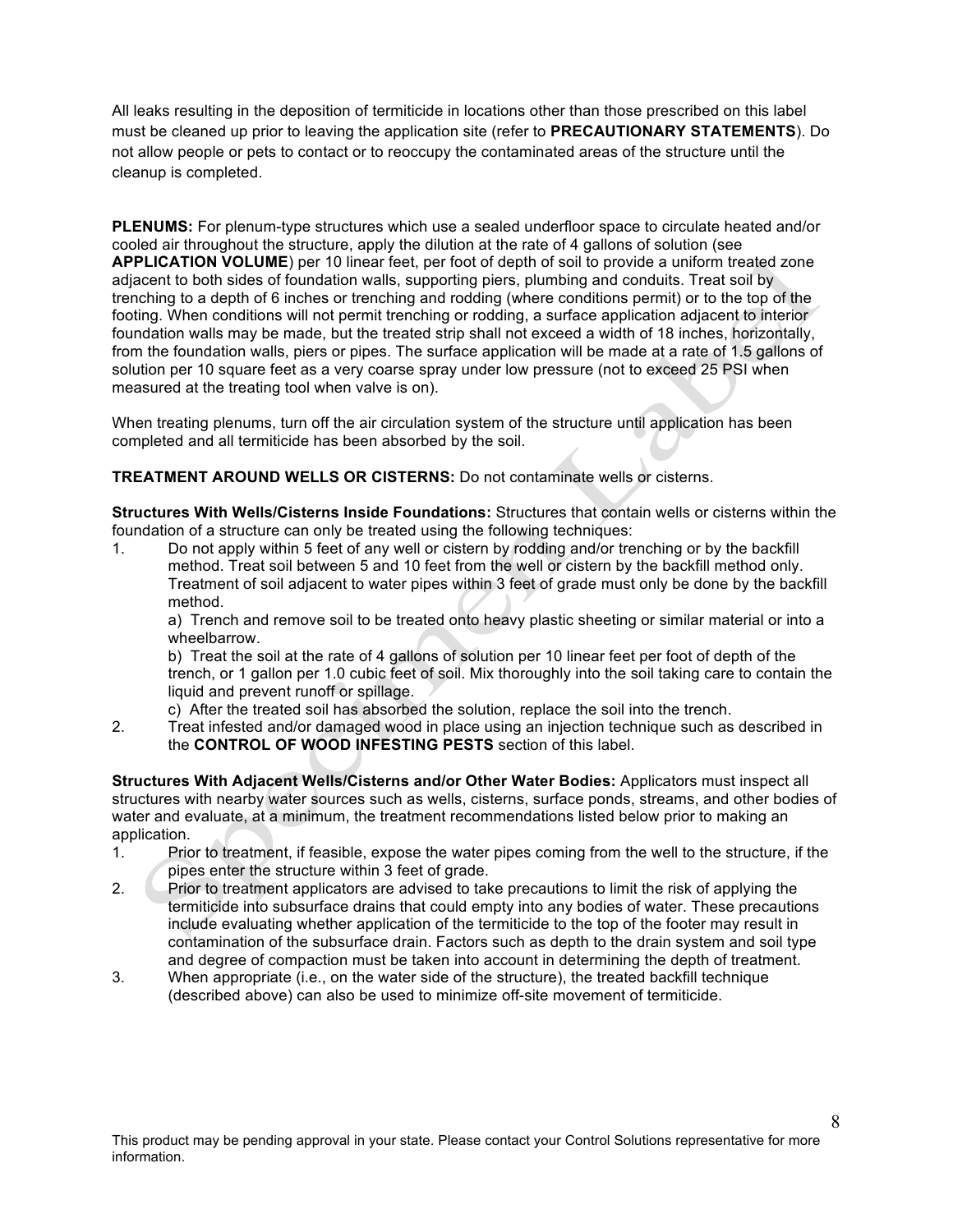#### **EXTERIOR PERIMETER/INTERIOR SPOT TREATMENT\***

\* Not approved for use in Louisiana

## **INFORMATION**

Exterior Perimeter/Interior Spot Treatment is an optional method of termite treatment only for use in postconstruction applications, after the final grade is established. Structural protection when using the Exterior Perimeter/Interior Spot Treatment is accomplished by: 1) establishing a continuous treated zone around the entire exterior foundation wall of the building; and 2) spot-treating infested areas on the building interior. Soil adjacent to the exterior foundation wall must be treated in the same manner as conventional (full) application. It is required that a complete and continuous treated zone be achieved around the entire exterior perimeter, including under any attached slabs such garages, porches, patios, driveways and pavement adjoining the foundation. Interior spot treatments must then be made to any indoor areas where termite activity is present. Optional interior spot treatments may also be made to high risk areas including, but not limited to plumbing and utility penetrations (including bath traps), along settlement cracks and expansion joints, and dirt-filled porches.

Exterior Perimeter/Interior Spot Treatment can be used as a preventative treatment (before structural infestation occurs) or as a curative treatment (after structural infestation occurs) in existing structures. Preventative treatment does not include pre-construction applications made to protect construction. It is required that a thorough structural inspection be completed before treatment, to locate all areas of active infestation. Spot treatment of all known sites of termite activity is required with this optional labeling. If no termite activity is observed inside the structure, interior spot treatments are not required.

# **EXTERIOR PERIMETER TREATMENT**

It is required that all structures, regardless of the type of construction, be protected by establishing a vertical treated zone along the outer perimeter of the foundation wall. Consult the OUTER FOUNDATION WALLS section of this label (see below) for detailed directions of this treatment procedure.

**1. OUTER FOUNDATION WALLS:** Application must be made by trenching, or where appropriate (see below) by trenching, or trenching and rodding from the bottom of the trench, around the outside of the foundation walls. When trenching, excavate a trench along the outside foundation that is about 6 inches wide and 6 inches deep. Apply 4 gallons of solution (see APPLICATION VOLUME) per 10 linear feet, per foot of depth to provide a uniform vertical treated zone.

- For shallow foundations, one foot or less of depth, dig a narrow trench that does not exceed 6 inches wide and 6 inches deep along the outside of the foundation walls, being careful not to dig below the bottom of the footings. For foundations with exposed footings, dig a trench alongside the footing taking care not to undermine the footing.
- For basements and other foundations deeper that one foot, the application must be made by trenching and rodding from bottom of a shallow trench. When rodding, rod holes must be spaced in a manner that will allow for a continuous treated zone, not to exceed 12 inches, to be deposited along the treated area. Rod holes must not extend below the footing. Rodding depth should be to the top of the footer, or to a maximum depth of 4 feet, or according to state or local regulations.
- For all applications, apply the solution into the trench and mix with the excavated soil as it is replaced into the trench. Use a low-pressure spray to treat soil that will be replaced into the trench after rodding. Mix spray solution with the soil as it is being replaced in the trench.

Where direct access to soil on the outer foundation wall is impossible due to attached porches, entrance platforms, garages and similar slab structures, consult the CONCRETE SLAB-ON-GROUND section of this label for directions on treatment of soil beneath these structures. However, where obstruction (e.g., concrete walkways) adjacent but not attached to foundation, or where soil type and/or conditions prevent trenching the exterior perimeter treatment may be performed at the obstructed location by rodding alone. When rodding, rod holes must be spaced in a manner that will allow for a continuous treated zone, not to exceed 12 inches, to be deposited along the treated area.

**2. CONCRETE SLAB-ON-GROUND:** To treat soil beneath a slab, including attached porches, carports,

9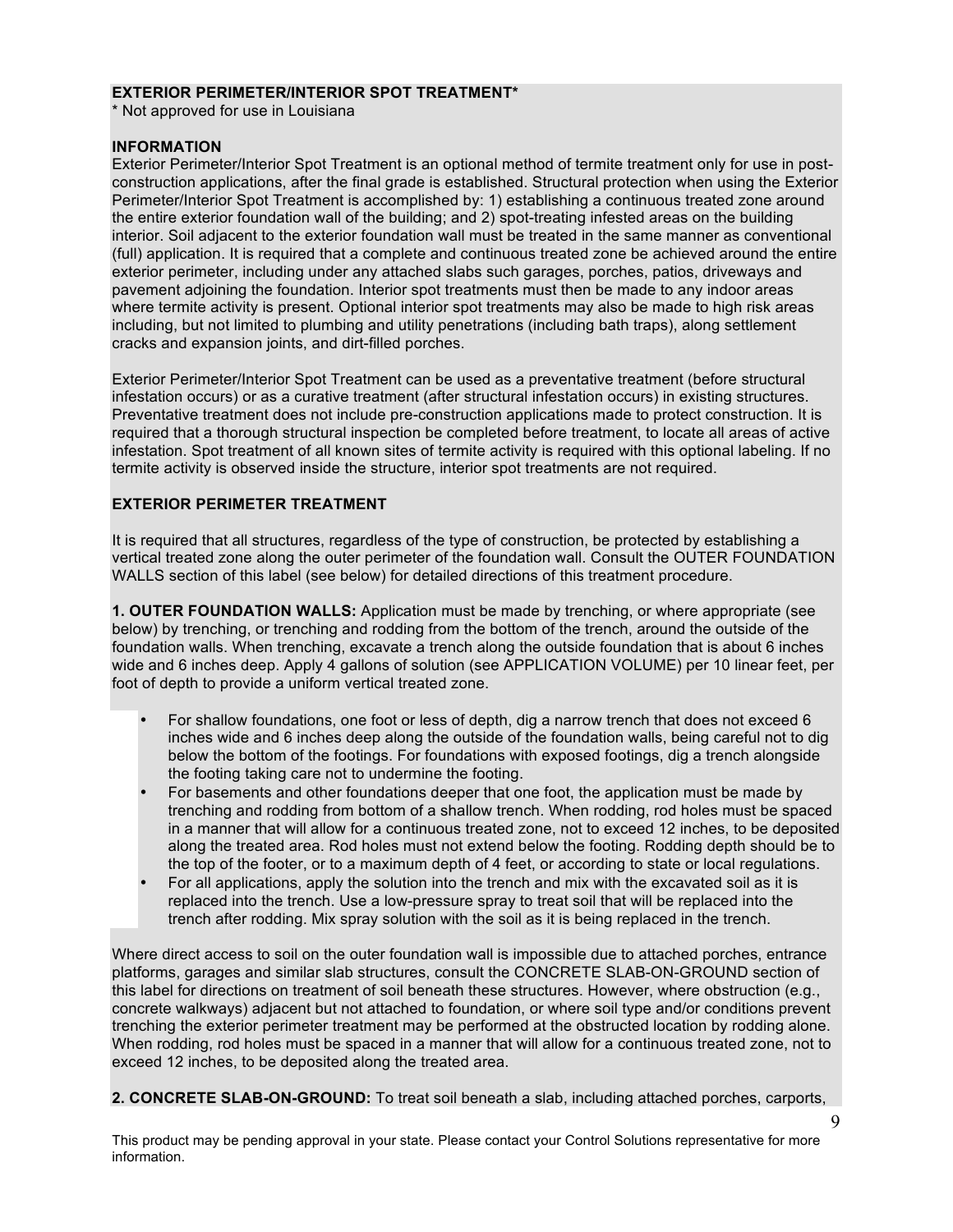entrance platforms, garages and similar slab structures abutting the foundation wall, it is necessary to drill through the slab. If an infestation is associated with an expansion joint, crack, utility penetration, or similar access point in the slab, treat by drilling and injecting through the slab. Drill holes on both sides of the infested site. Apply 4 gallons of solution (see APPLICATION VOLUME) per 10 linear feet. DO NOT MAKE TREATMENT UNTIL LOCATION OF HEAT OR AIR CONDITIONING DUCT AND VENTS ARE KNOWN AND IDENTIFIED. USE EXTREME CAUTION TO NOT CONTAMINATE DUCTS AND VENTS. Plug and fill all drilled holes in commonly occupied areas with suitable sealant. Plugs must be of non-cellulose material.

**3. INACCESSIBLE CRAWL SPACES:** If termite activity is found along the perimeter wall or on a pier within an inaccessible crawl space, areas with termite activity must be treated. Apply 4 gallons of solution (see APPLICATION VOLUME) per 10 linear feet to create a vertical treated zone, which must extend a minimum of 3 feet on both sides of the infested site. Optional directions for horizontal rodding: Treatment may also be made by drilling through the foundation wall (or through the floor above) to treat the soil along the perimeter wall at a rate of 4 gallons of solution (see APPLICATION VOLUME) per 10 linear feet. Drill spacing must be at intervals not to exceed 16 inches. Many states have shorter intervals so check state regulations which may apply. If termite activity is neither along the perimeter wall nor on a pier within the inaccessible crawl space, to prevent subterranean termites from constructing mud tubes between soil in the crawl space and wooden elements in the structure, an overall soil treatment of this product may be applied. Remove all cellulose debris before application. Apply 1 gallon of solution (see APPLICATION VOLUME) per 10 square feet to provide a uniform treated zone.

**4. ACCESSIBLE CRAWL SPACES:** If termite activity is found within a accessible crawl space, the area(s) where termite activity exist must be treated by trenching, or trenching and rodding from the bottom of the trench, along the interior foundation walls, around piers, interior supports in contact with the soil, plumbing, or utility services. Apply 4 gallons of solution (see APPLICATION VOLUME) per 10 linear feet, per foot of depth, to create a vertical treated zone, which must extend a minimum of 3 feet on both sides of the infested site. Rodding may be done from the bottom of a shallow trench to the top of the footing or to a minimum depth of 4feet. When rodding, rod holes must be spaced in a manner that will allow for a continuous treated zone, not to exceed 12 inches, to be deposited along the treated area. Rod holes must not extend below the footing. When trenching, dig a narrow trench about 6 inches wide and 6 inches deep. Use a low-pressure spray to treat soil which will be placed in the trench, mixing the spray solution with soil as it is being placed in the trench.

**RESTRICTION:** Do not allow people or pets to contact or to reoccupy any contaminated areas of the structure until the clean-up is completed.

# **INTERIOR SPOT TREATMENT**

Targeted applications must be made to all known infested sites inside the structure. One or more of the following application methods must be used to make interior spot treatments:

- Sub-slab injections made through the slab at or near areas where termites are known to be penetrating the slab to reach wood in the structure and/or at or near sites of active infestations. Apply 4 gallons per 10 linear feet per foot of depth. Sub-slab injections must extend to a minimum of 3 feet on either side of every known infested site at expansion joints or cracks in slabs.
- Void treatments using injection of sprays, mist or foams into above ground structural voids, termite carton nests, and other infested locations.
- Wood treatments using injection techniques and/or surface applications, to treat active infestations in structural timbers.

To maximize dispersion of treatment solution in soil and in above ground locations, the use of foam and directional dispersion tips is encouraged for all interior spot treatments. Consult section(s) of this label appropriate to the element of construction, FOAM APPLICATIONS or CONTROL OF WOOD INFESTING PESTS for detailed directions on any of these treatment procedures.

**1. INTERIOR SLABS:** When termite activity is located within an interior wall or structural member, the soil beneath the slab and the wall void at this site of activity must be treated. The source of infestation at an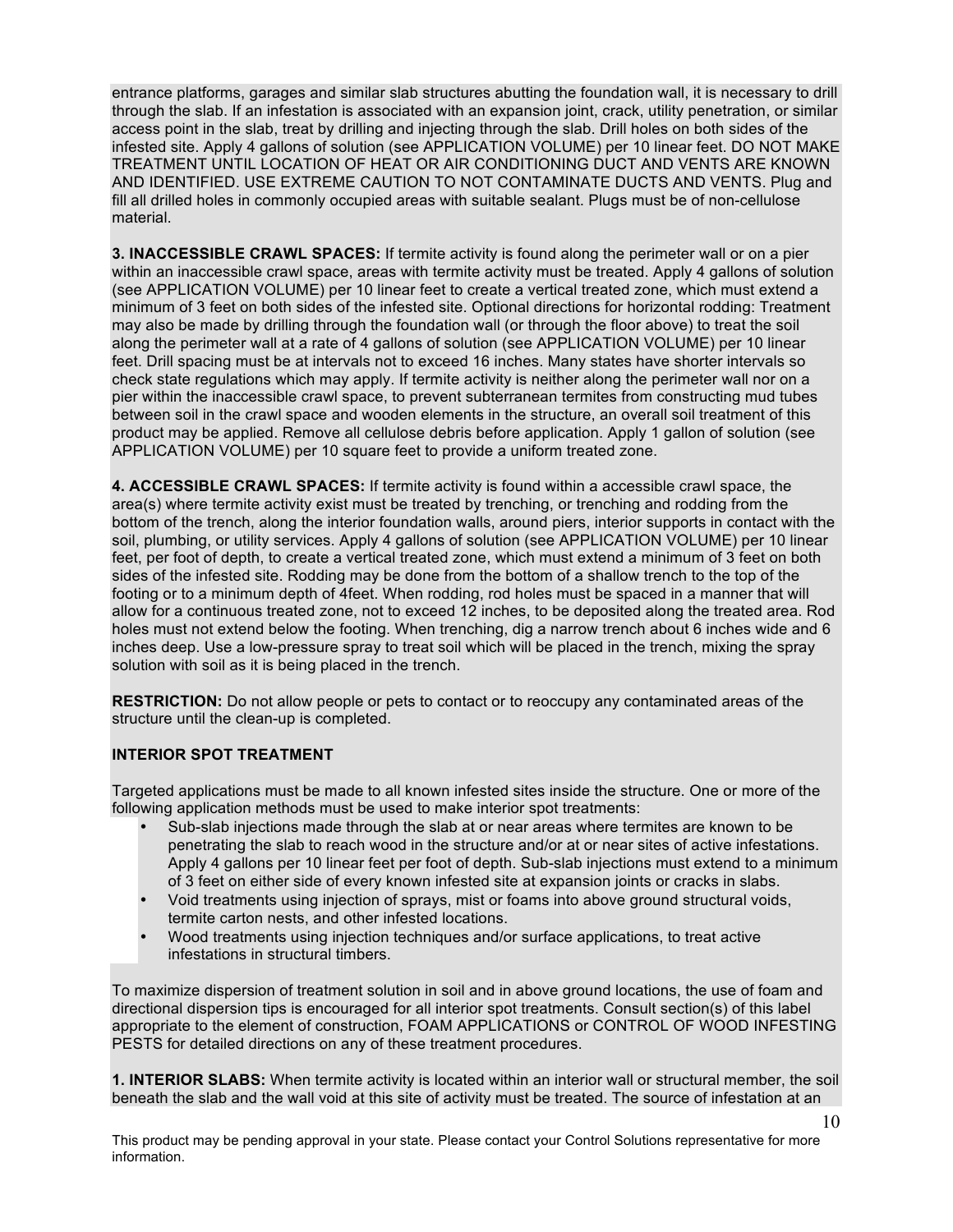expansion joint, crack, through a utility penetration, or similar access point in the slab, must be treated by drilling and injecting through the slab. Drill holes in the slab must be spaced in a manner that will allow for application of a continuous treated zone, which must extend a minimum of 3 feet on either side of the infested site. Apply 4 gallons of solution (see APPLICATION VOLUME) per 10 linear feet. To maximize dispersion of treatment solution in soil, the use of foam and directional dispersion tips is encouraged. To treat the wall void, consult section(s) of this label appropriate to the element of construction, FOAM APPLICATIONS or CONTROL OF WOOD INFESTING PESTS for detailed directions on any of these treatment procedures. DO NOT MAKE TREATMENT UNTIL LOCATION OF HEAT OR AIR CONDITIONING DUCTS AND VENTS ARE KNOWN AND IDENTIFIED. USE EXTREME CAUTION TO NOT CONTAMINATE DUCTS AND VENTS. Plug and fill all drilled holes in commonly occupied areas with suitable sealant. Plugs must be of non-cellulose material or covered by an impervious, non-cellulose material.

**2. HOLLOW BLOCK FOUNDATION OR MASONRY VOIDS**: Termite activity located within hollow-block foundations or masonry voids must be treated. Spot treatment at the site(s) of termite activity must extend a minimum of 3 feet on both sides. Treat masonry voids by applying 2 gallons of solution per 10 linear feet to the lower part of the void so that it reaches the top of the footing or soil. Drill spacing in masonry voids must be at intervals not to exceed 16 inches; states may have shorter intervals so check state regulations which may apply. To maximize dispersion of treatment solution in voids, the use of foam and directional dispersion tips is encouraged. To treat structural voids above sites of termite activity in masonry, consult section(s) of this label appropriate to the element of construction, FOAM APPLICATIONS or CONTROL OF WOOD INFESTING PESTS for detailed directions on any of

these treatment procedures. Treatment of voids in block or rubble foundation walls must be closely examined. Applicators must inspect areas of possible runoff as a precaution against application leakage in the treated areas. Some areas may not be treatable or may require mechanical alteration prior to treatment. All leaks resulting in the deposition of termiticide in locations other than those prescribed on this label must be cleaned up prior to leaving the application site (refer to Precautionary Statements).

Restriction: Do not allow people or pets to contact or to reoccupy the contaminated area of the structure until the clean-up is completed.

**3. BATH TRAPS:** If termite activity is observed within 2 feet of the bath trap, then exposed soil or soil covered with tar or similar type of sealant around plumbing and/or drain pipe entry areas must be treated. Tar or sealant may have to be removed to allow for adequate soil treatment. An access door or inspection portal should be installed if one is not present. After inspection and removal of any wood or cellulose debris, the soil can be treated by rodding or drenching the soil at the volume of no less than 3 gallons of solution per square foot.

**4. SHOWER OR FLOOR DRAINS:** If termite activity is observed within 2 feet of a shower of floor drain in the slab, the soil beneath the drain must be treated. Drill through the slab adjacent to the drain and use sub-slab injection to apply solution to the soil. Multiple access points may be drilled adjacent to the drain. Treat soil at a volume of 1 gallon of solution per square foot.

#### **FOAM APPLICATIONS**

Construction practices, soil subsidence and other factors may create situations in which a continuous treated zone cannot be achieved using conventional treatment alone. In situations where necessary, conventional application methods can be supplemented through use of foam generating equipment, or similar devices, to provide a continuous treated zone.

Foam application may be made alone or in combination with conventional application methods, provided that the labeled amount of active ingredient per unit area is used.

**Foam Application Use Directions:** Mix appropriate concentration of FUSE™ in water and add the manufacturer's recommended quantity of foam agent to the FUSE™ solution (see table for foaming recommendations). Apply a sufficient volume of FUSE™ foam alone or in combination with liquid solution to provide a continuous treated zone at the labeled rate for specific application sites.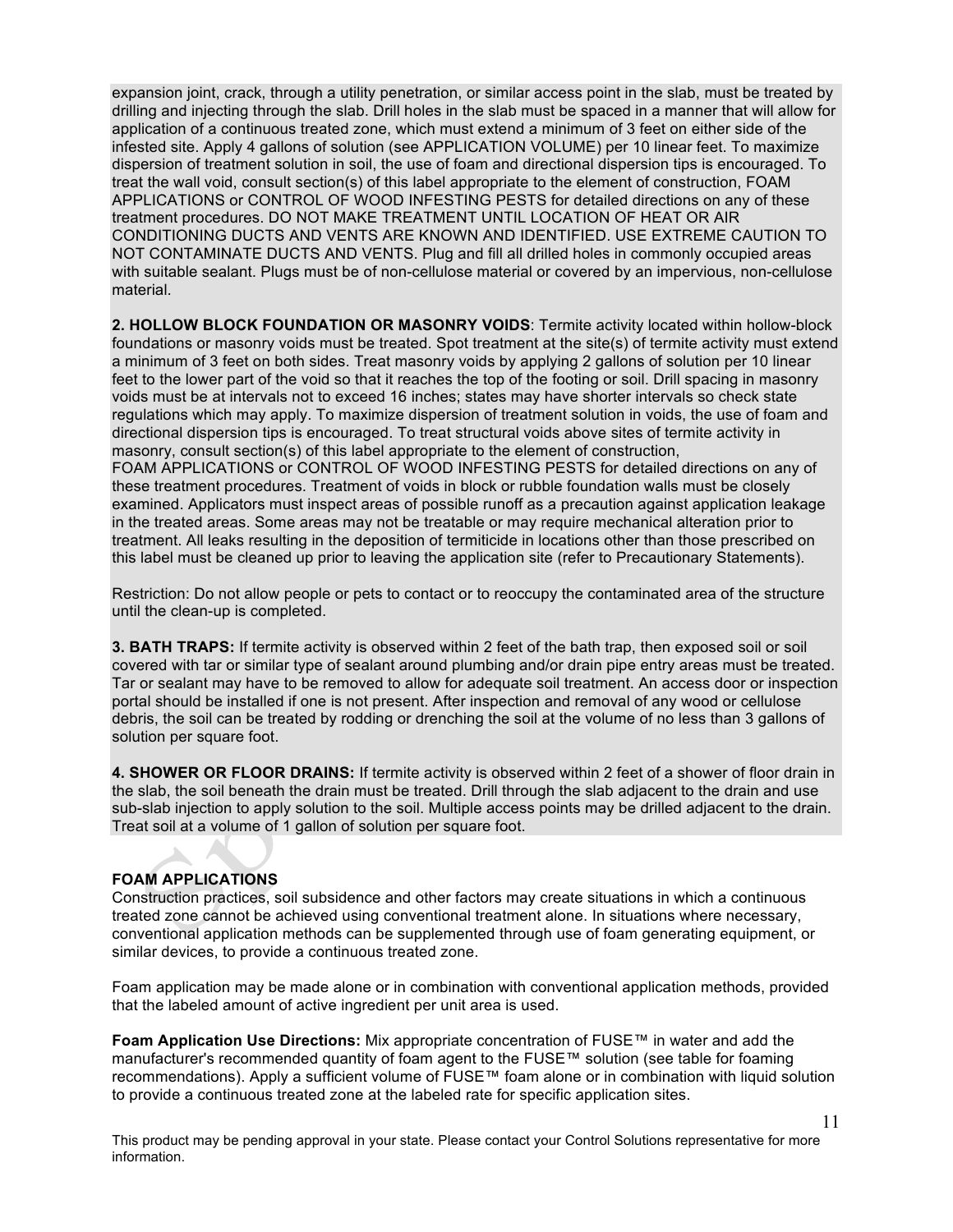NOTE: Add the manufacturer's recommended quantity of foam agent to the FUSE™ solution.

| FUSE™<br>(mL) | <b>GALLONS OF</b><br><b>WATER</b> | <b>FOAM</b><br><b>EXPANSION</b><br><b>RATIO</b> | <b>FINISHED FOAM</b><br>(0.067% a) |
|---------------|-----------------------------------|-------------------------------------------------|------------------------------------|
| 160           |                                   | 20:1                                            | 20 gal                             |
| 80            |                                   | 10:1                                            | 10 gal                             |
| 40            |                                   | 5:1                                             | 5 gal                              |

## **MIXING TABLE - FUSE™ FOAM**

# **MIXING TABLE - FUSE™ FOAM**

| <b>FUSE™</b><br>(fI oz) | <b>GALLONS OF</b><br><b>WATER</b> | <b>FOAM</b><br><b>EXPANSION</b><br><b>RATIO</b> | <b>FINISHED FOAM</b><br>(0.067% a) |
|-------------------------|-----------------------------------|-------------------------------------------------|------------------------------------|
| 6.9                     |                                   | 25:1                                            | 25 gal                             |
|                         | 2.5                               | 10:1                                            |                                    |
|                         | 5                                 | 5:1                                             |                                    |
| 13.8                    |                                   | 50:1                                            | 50 gal                             |
|                         | 2.5                               | 20:1                                            |                                    |
|                         | 5                                 | 10:1                                            |                                    |

Depending on the circumstances, foam applications may be used alone or in combination with liquid solution applications. Applications may be made behind veneers, piers, chimney bases, into rubble foundations, into block voids or structural voids, wall voids, under slabs, stoops, porches, or to the soil in crawlspaces, and other similar voids.

Foam and liquid applications must be consistent with volume and active ingredient instructions in order to ensure proper application has been made. The volume and amount of active ingredient are essential to an effective treatment. At least 75% of the gallons of FUSE™ must be applied as a typical liquid treatment. The remaining 25% or fewer gallons is delivered to appropriate locations using a foam application.

NOTE: When foam is used solely to kill subterranean termites in above ground locations (such as feeding galleries in wooden framing, or in voids with framed walls), and whenever the target pest is other than subterranean termites (drywood termites, beetles, ants, etc.) dilute solutions of FUSE™ may be expanded by foaming without concentrating the FUSE™ solution as previously described for soil applications. Add the manufacturers' recommended volume of foaming agent to produce foam of the desired expansion ratio. Use application tips and methods suitable to the site and pest.

# **CONTROL OF WOOD INFESTING PESTS**

For control of above ground termites and carpenter ants in localized areas, apply a 0.067% to 0.13% solution of sufficient volume of FUSE™ foam to voids and galleries in damaged wood, and in spaces between wooden structural members and between the sill plate and foundation where wood is vulnerable. Applications may be made to inaccessible areas by drilling, and then injecting the suspension or foam with a suitable directional injector into the damaged wood or wall voids. Termite carton nests in building voids may be injected with a 0.067% to 0.13% suspension or foam. Multiple injection points to varying depths may be necessary. It is desirable to physically remove carton nest material from building voids when such nests are found. Application to attics, crawl spaces, unfinished basements or man-made voids may be made with a coarse fan spray of 0.067% to 0.13% solution or foam to control exposed worker and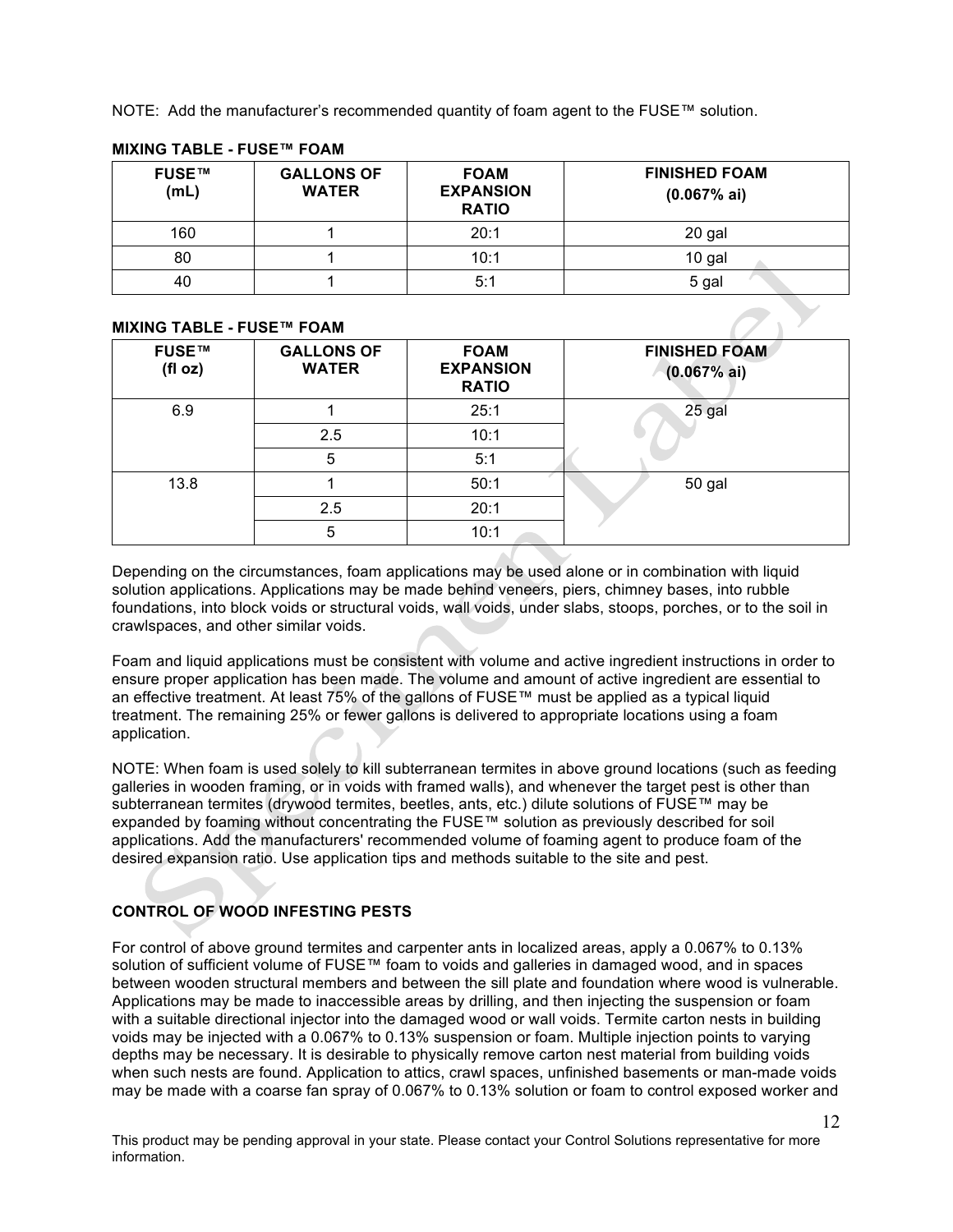winged reproductive forms of termites or carpenter ants. This type of application is intended to be a supplemental treatment for control of above ground subterranean termites and carpenter ants.

It is recommended to remove or prune away any shrubbery, bushes, and tree branches touching the structure. Vegetation touching the structure may offer a route of entry for ants into the structure. This may allow ants to inhabit the structure without coming in contact with the treatment. If nests are found, direct treatment of FUSE™ can be made to theses nests.

Use a 0.067% to 0.13% solution to control existing infestations of or to prevent infestation by termites or carpenter ants in trees, utility poles, fencing and decking materials, landscape timbers and similar nonstructural wood-to-soil contacts. If possible, locate the interior infested cavity and inject a 0.067% to 0.13% solution or sufficient volume of FUSE™ foam using an appropriate treatment tool with a splash back guard. These non-structural wood-to-soil contacts may also be treated by applying a solution to the soil as a spot application or continuous treated zone applied as a drench or by rodding around the base of the point(s) of soil contact(s). Rod holes must be placed approximately 3 inches away from the soil contact point(s) and spaced no more than 12 inches along the perimeter of the soil contact(s). For small poles or posts (< 6 inches in diameter), apply 1 gallon per foot of depth. For larger constructions, apply 4 gallons per 10 linear feet per foot of depth. Retreat as needed to maintain protection.

Termite carton nests in trees may be injected with a 0.067% to 0.13% solution or sufficient volume of foam using a pointed injection fool. Multiple injection points to varying depths may be necessary. Removal of carton material from trees is desirable but may not be necessary when foam application is used. In some instances, a perimeter application of a 0.067% to 0.13% solution applied to soil around the root flare of the tree may be necessary to prevent reinfestation by termites in the soil. For small trees (6 inches in diameter), apply 1 gallon of solution. For larger trees, apply 4 gallons per 10 linear feet (measured as the circumference at the root flare).

For protection of firewood or other wood products stored in contact with soil from carpenter ants and termites, treat soil prior to stacking with a 0.067% to 0.13% solution at 1 gallon per 10 square feet to prevent infestation. Curative application to the soil around firewood or other wood products stored in contact with soil may be made as described for non-structural wood-to-soil contacts (above).

**Drywood termites and wood-infesting beetles or borers** (such as, but not limited to, powder post beetles, anobiid or deathwatch beetles, false powder post beetles, old house borers, wharf borers, or ambrosia or bark beetles). **Galleries and structure voids** can be treated with sprays, mists, or foams of a 0.067% to 0.13% FUSE™ solution. Locate galleries by using visual signs (frass or pellets, blistered wood, emergence or clean out holes), the presence of live insects, mechanical sounding techniques, or listening devices (e.g., stethoscopes, acoustic emission detectors). Penetrate the gallery system by drilling holes to receive the injector tip or treatment tool. Distribute drill holes to adequately cover the gallery system. [NOTE: Avoid drilling where electrical wiring, plumbing lines, etc. are located.] Apply FUSE™ solutions as a low pressure (about 20 psi) spray or by misting or where appropriate, by foaming. It is not necessary to treat to the point where runoff is detected from adjacent holes.] NOTE: Do not apply where electrical shock hazards exist.] Drill holes must be sealed after treatment. Also, **wood surfaces** can be sprayed or misted with a 0.067% to 0.13% solution or, where appropriate, use a sufficient volume of foam. For inaccessible surfaces, drill and treat the interior of structural voids. Surfaces treated may include exposed wooden surfaces in crawlspaces, basements, or attics, wooden exterior surfaces such as decks, fencing, or siding, structural voids, channels in damaged wood, in spaces between wooden members of a structure, and junctions between wood and foundations. Apply by brushing or as a coarse, low pressure (about 20 psi) spray to the wood surface; apply sufficient volume to cover the surface to the point of wetness, but avoid applying to the point of runoff. When spraying overhead in non-living areas, cover surfaces below the treated area with plastic sheeting or similar material, Avoid contact with treated surfaces until spray deposits have dried. Retreat as needed to maintain protection.

**Localized treatment for carpenter bees:** Apply a 0.067% to 0.13% solution as a spray or mist, or sufficient volume of foam, directly into gallery entrance holes. Following treatment, entrance holes may be plugged with small pieces of steel wool or similar material.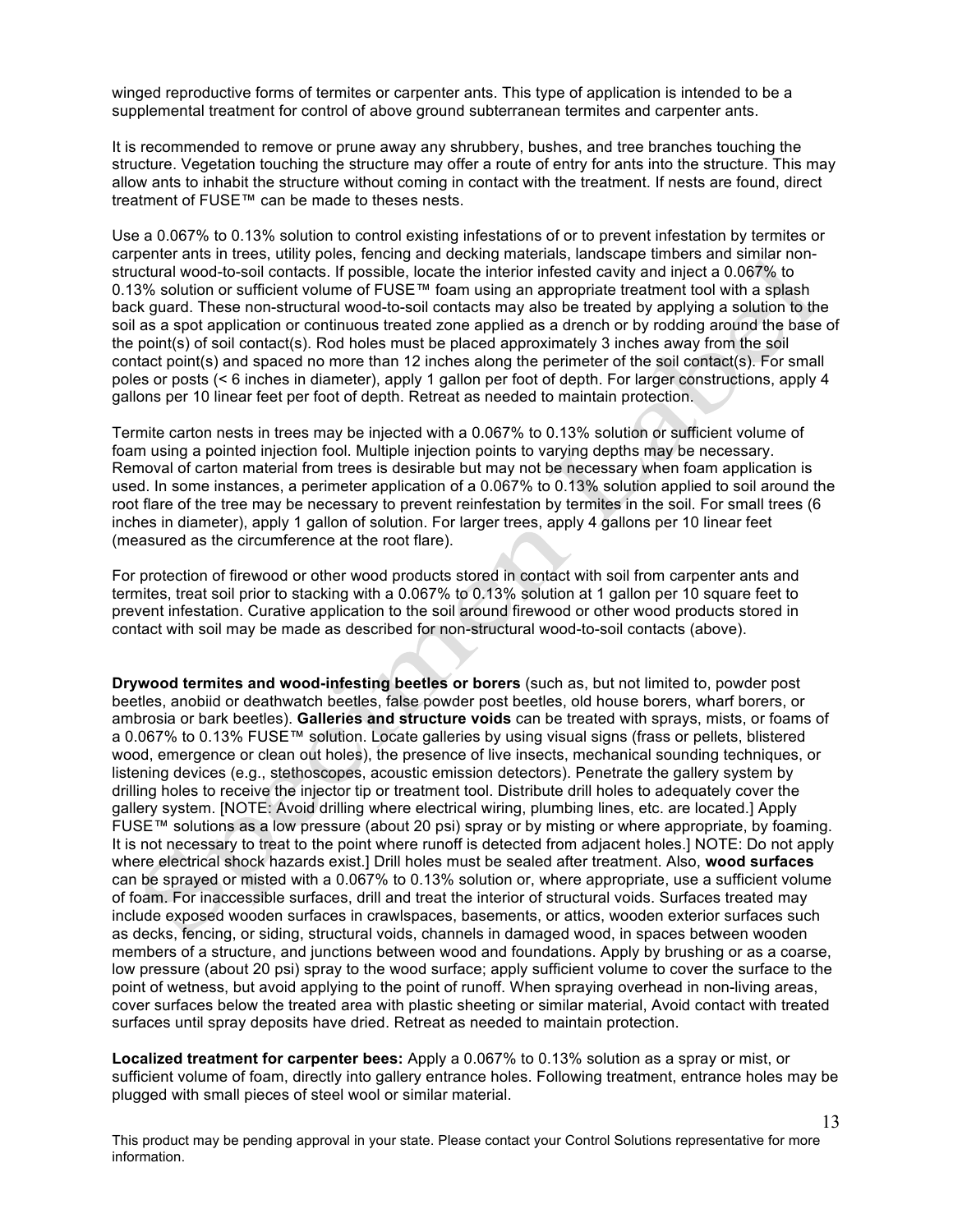#### **RETREATMENT**

Retreatment for subterranean termites can only be performed if there is clear evidence of reinfestation or disruption of the treated zone due to construction, excavation, or landscaping and/or evidence of the breakdown of the treated zone in the soil. The vulnerable or reinfested areas may be retreated in accordance with application techniques described in this product's labeling. The timing and type of these retreatments will vary, depending on factors such as termite pressure, soil types, soil conditions and other factors which may reduce the effectiveness of the treated zone. Retreatment may be made as either a spot or complete treatment.

When a structure is not known to be reinfested and the treated zone is not disturbed, but where the structure was last treated five or more years ago, retreatment may be performed if, in the judgment of the applicator, it is necessary to ensure adequate protection of the structure. In determining the timing of any retreatment, the applicator must consider efficacy and/or degradation data and/or site-specific conditions and previous experience that indicate a vulnerability of the structure to termite attack.

#### **Annual retreatment of the structure is prohibited unless there is clear evidence that reinfestation or treated zone disruption has occurred.**

When another registered termite control product/system is used as the primary treatment for prevention or control of subterranean termites and is applied to all label-specified areas, FUSE™ may be applied as a spot application in a secondary treatment to critical areas of the structure including plumbing and utility entry sites, bath traps, expansion joints, foundation cracks. The outside foundation wall, and areas of known or suspected activity at either a pre-construction or post-construction timing. These secondary treatments must be made applied in amounts and concentration in accordance with label directions relevant to the treatment area(s) to receive the secondary treatment.

## **DIRECTIONS FOR USE TO CONTROL LISTED PESTS ON OUTSIDE SURFACES AND ALONG FOUNDATION PERIMETER OF LISTED STRUCTURES**

Listed structures are residential, institutional, commercial and industrial buildings and utility enclosures.

#### **USE RESTRICTIONS:**

- Do not allow this product to contact plants in bloom if bees are foraging the treatment area.
- Only applicators wearing the personal protective equipment required by this product label may be in the area during application.
- Do not treat within a distance of 1 foot out from the dripline of edible plants.
- Do not contaminate public or private water supplies.

 $\overline{\phantom{0}}$ 

- Do not apply to wasp or hornet nests if they are not attached to or within the structure.
- Do not make treatments during times of precipitation.
- Do not allow residents, children, other people or pets into the treatment area until sprays have dried. After treatment, the applicator is required to check for leaks resulting in the deposition of treatment dilution in locations other than those prescribed in this label. When found, this material must be cleaned prior to leaving the application site. Do not allow people or pets to contact contaminated areas or to reoccupy contaminated areas of the structure until clean-up is completed.
- Do not spray air conditioning units or intake vents.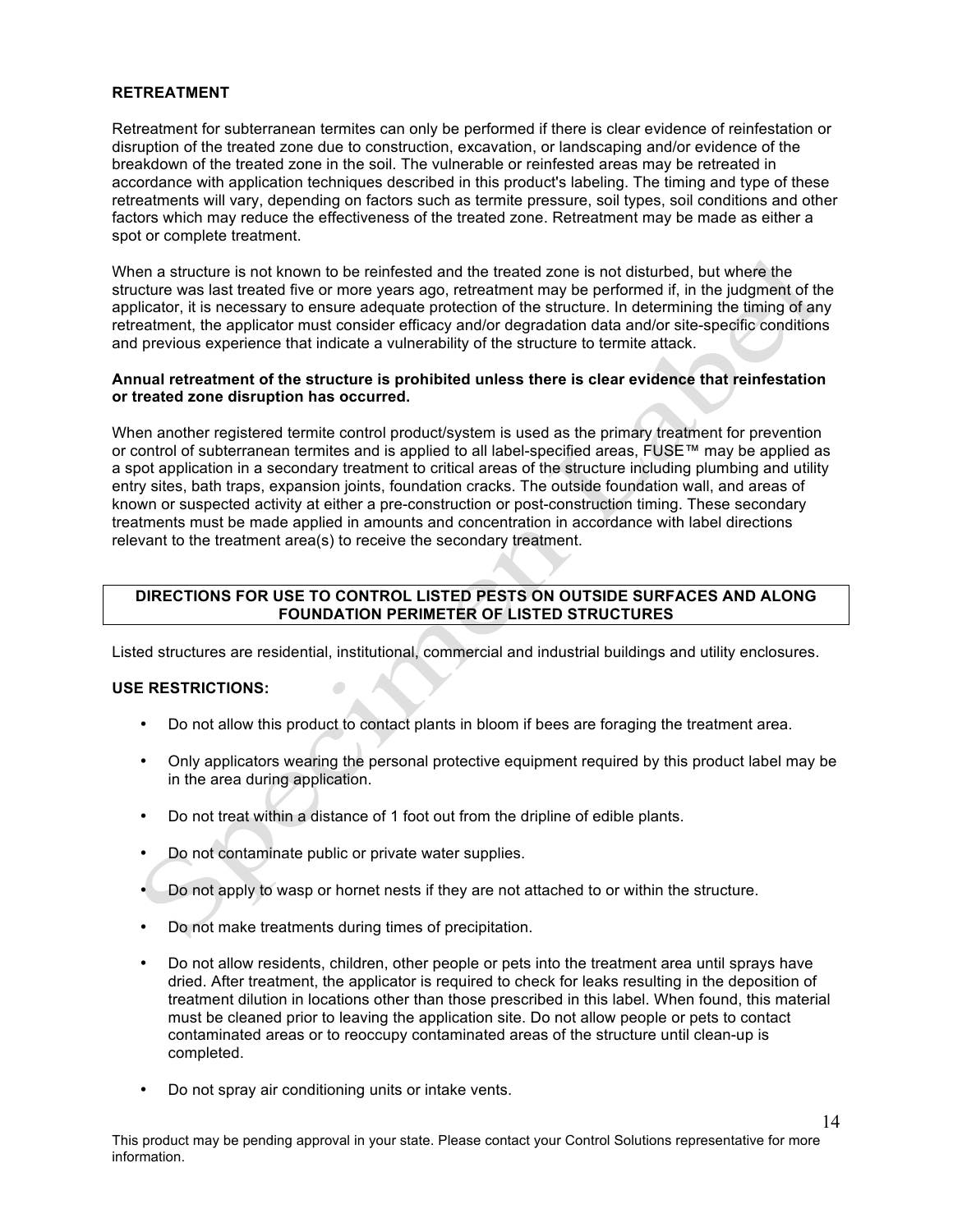- Do not use indoors except for application into wall voids or as directed otherwise in this label.
- Do not exceed the maximum total applications per year noted in the use directions.
- Do not apply to playground equipment and pet quarters.
- Do not apply to applications to runoff or drip from treated surfaces.
- Do not apply to boat houses, including their piers or pilings.
- Do not apply within 5 feet of wells or cisterns.
- Do not apply to French drains or other permeable drainage.
- Doors and windows adjacent to application site must be closed during surface application.
- Do not apply within 15 feet of bodies of fresh water; lakes, reservoirs, rivers, permanent streams, marshes, natural ponds and commercial fish ponds. A 15- foot buffer of uniform groundcover must exist between application zone and bodies of fresh water (uniform ground cover is defined as land which supports vegetation of greater than 2 inches in height throughout).
- Do not apply within 60 feet of estuarine bodies of water. Estuarine water bodies are brackish, tidal water bodies such as bays, mouths of rivers, salt marshes and lagoons.

Use FUSE™ to kill and to provide residual control of the following pests: Ants (acrobat, Argentine, big-headed, Caribbean crazy, carpenter, crazy, odorous, pavement, and thief)

Use FUSE™ to kill the following pests: Asian lady beetles, darkling beetles Cellar spiders Box-elder bugs, pill bugs Cluster flies European earwigs House crickets Millipedes Silverfish

## **MIXING INSTRUCTIONS**

For perimeter pest treatments mix a 0.067% to 0.13% spray dilution of FUSE™ by filling the treatment tank 1/4 to 1/3 full with water, then add the 0.3 to 0.6 fluid ounces FUSE™ per finished gallon. The filling hose must be equipped with an anti-backflow device or the water flow must include an air gap to protect against back siphoning. Add the remaining water to the tank while agitating.

## **APPLICATIONS TO OUTSIDE SURFACES OF LISTED STRUCTURES AND INTO WALL VOIDS**

Apply 0.067% to 0.13% of finished FUSE™ dilution as a low-pressure spray to the exterior of the structure where listed pests enter, trail around the structure or where they crawl and hide. Treat using a low-pressure coarse banded surface spray up to 18 inches in width around doors, windows, vents, pipes, foundation cracks, drilled holes or around any exterior opening where listed pests could enter the structure. Make sure to treat the joint where exterior siding (wood, vinyl, aluminum or other similar materials) meets the cement, brick or block foundation. Treat anywhere electrical, cable or telephone wires enter the house. This treatment must be made as a general surface spray, crack and crevice spray, or a wall void application. FUSE™ may be applied as a foam treatment into wall voids to kill and / or control the above listed pests. Refer to the **Foam Application** section of this label for specific foam mixing and application instructions.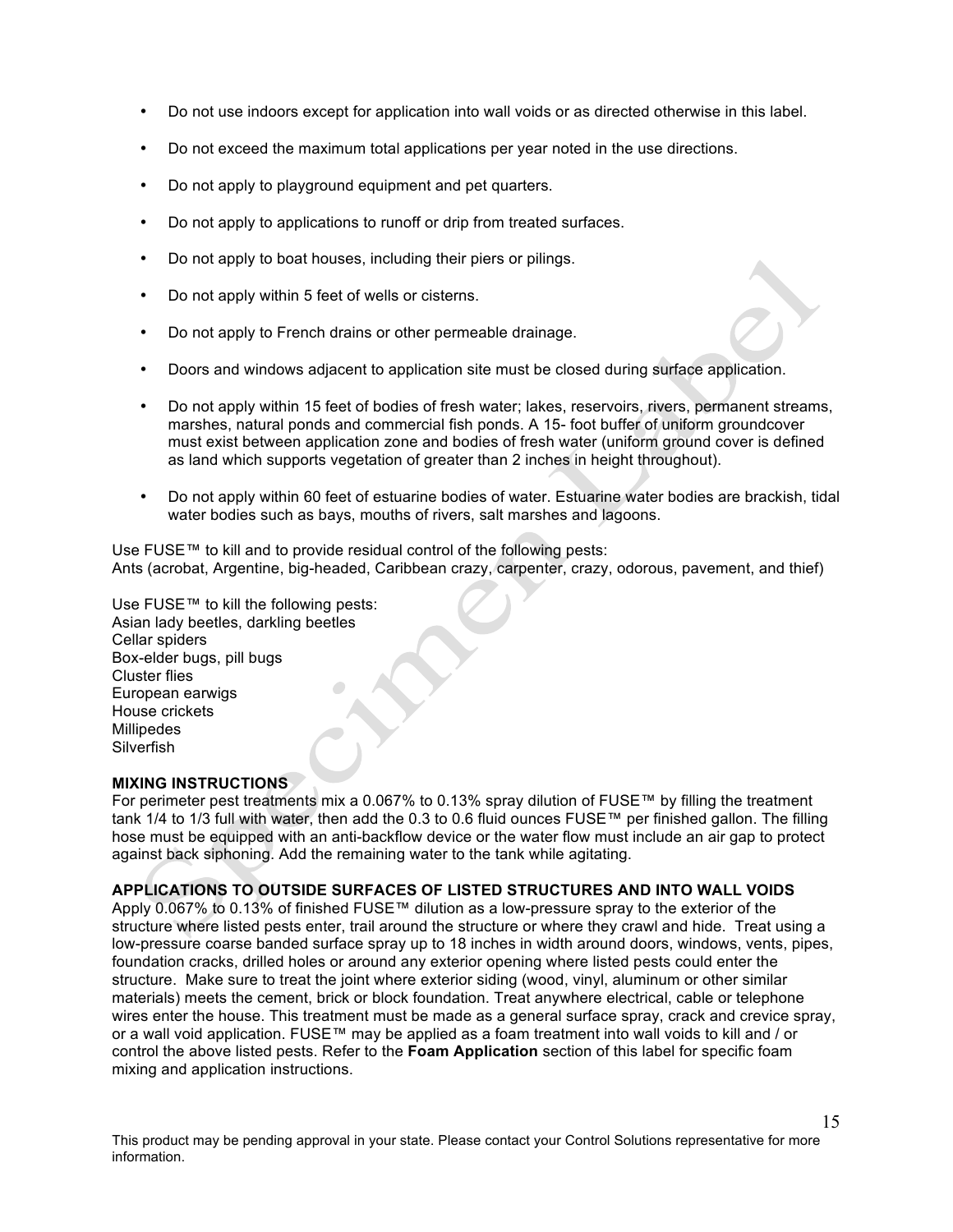## **Application to Perimeter of Listed Structures**

Apply 0.067% to 0.13% of finished FUSE™ dilution as a low pressure, coarse, general surface spray along the foundation exterior perimeter. The applications may be made in a narrow band of 1 foot wide out by 1 foot wide up from where the ground meets the foundation or in a wide band of 2 feet wide out by 2 feet wide up from where the ground meets the foundation. Refer to the **Application Table for Perimeter Treatments** for the maximum number of applications permitted each year based on concentration and band width.

| <b>Dilution Concentrate</b> | <b>Narrow Band</b><br>1 ft up by 1 ft out | <b>Wide Band</b><br>2 ft up by 2 ft out |
|-----------------------------|-------------------------------------------|-----------------------------------------|
| 0.067%                      | 8 perimeter<br>applications/year          | 4 perimeter<br>applications/year        |
| 0.13%                       | 4 perimeter<br>applications/year          | 2 perimeter<br>applications/year        |

## **Application Table for Perimeter Treatments**

Do not exceed the specified number of applications per year.

Apply 2 quarts of 0.067% to 0.13% finished spray per 160 linear feet (approximately 1.5 gallons finished spray per 1000 square feet). Nests that are found on the ground within 2 feet of the foundation may be treated.

If treating with a finished dilution volume greater than 1 gallon of finished dilution, mix the appropriate amount of FUSE™ SC in the desired number of gallons of water to be applied to cover 1000 square feet. For Example: If the desired finished volume of dilution is five gallons per 1000 square feet at the high rate (0.13%), mix 0.6 fl. oz. FUSE™ for every five gallons of water in the tank.

Vegetation touching the structure may offer a route for the entry for ants into the structure without coming into contact with the treatment; therefore, it is recommended to remove or prune away any shrubbery, bushes, and tree branches touching the structure.

#### **STORAGE AND DISPOSAL**

Do not contaminate water, food or feed by storage or disposal.

## **Storage**

Store unused product in original container only, out of reach of children and animals.

#### **Pesticide Disposal**

Pesticide wastes are acutely hazardous. Improper disposal of excess pesticide is a violation of Federal law. If these wastes cannot be disposed of by use according to label instructions, contact your State Pesticide or Environmental Control Agency, or the Hazardous Waste representative at the nearest EPA Regional Office for guidance.

#### **Container Disposal**

**Nonrefillable Container: Do not reuse or refill this container.** Triple rinse or pressure rinse container (or equivalent) promptly after emptying; then offer for recycling, if available, or reconditioning, if appropriate, or puncture and dispose of in a sanitary landfill, or by incineration, or by other procedures approved by state and local authorities.

**Triple rinse containers small enough to shake (capacity ≤ 5 gallons) as follows:** Empty the remaining contents into application equipment or a mix tank and drain for 10 seconds after the flow begins to drip. Fill the container 1/4 full with water and recap. Shake for 10 seconds. Pour rinsate into application equipment or a mix tank, or store rinsate for later use or disposal. Drain for 10 seconds after the flow begins to drip. Repeat this procedure two more times.

**Pressure rinse as follows:** Empty the remaining contents into application equipment or mix tank. Hold container upside down over application equipment or mix tank, or collect rinsate for later use or disposal. Insert pressure rinsing nozzle in the side of the container and rinse at about 40 PSI for at least 30 seconds. Drain for 10 seconds after the flow begins to drip.

In case of minor spills or leaks, soak up with sand, earth or other suitable material and dispose of as pesticide waste.